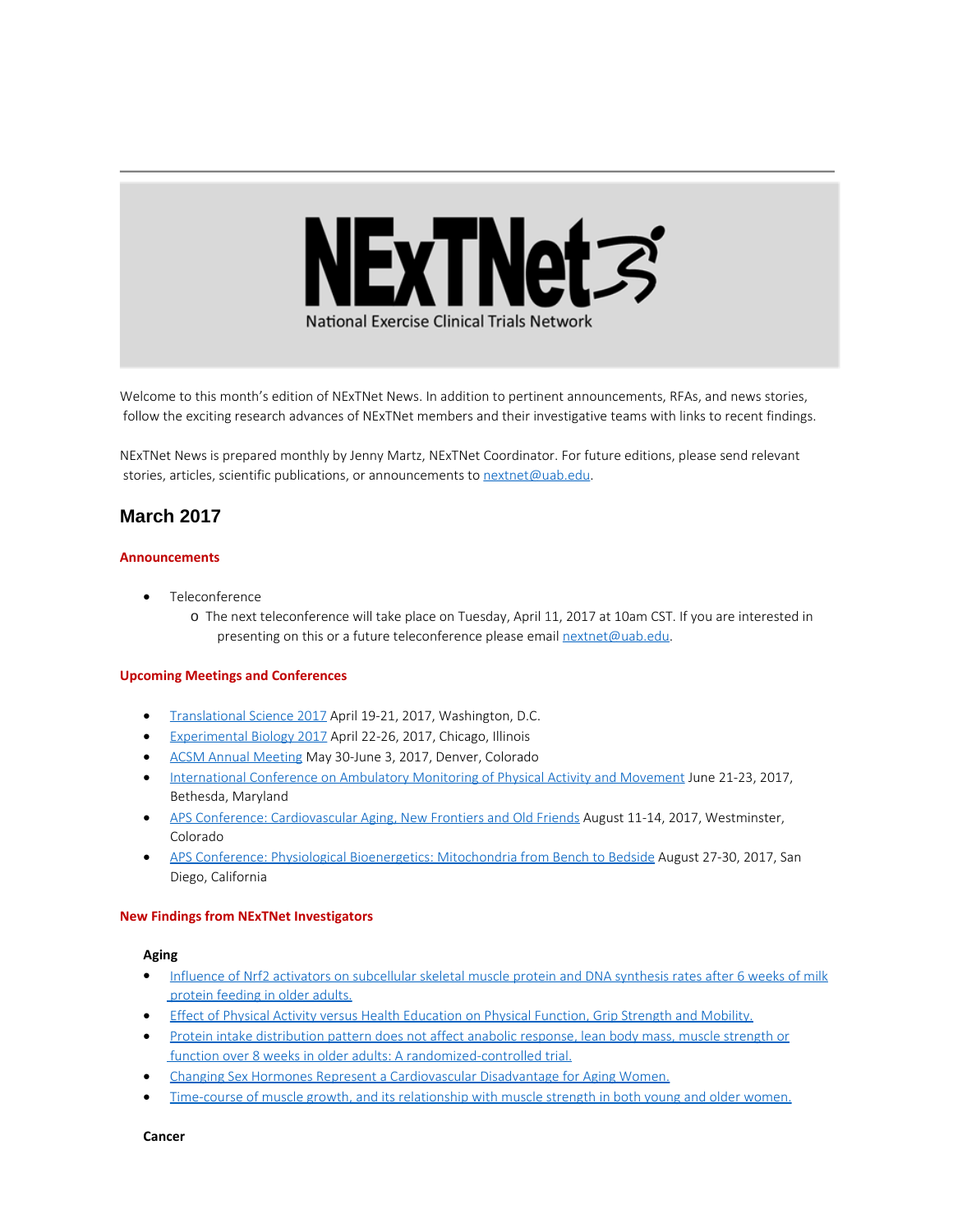· [Comparison of Pharmaceutical, Psychological, and Exercise Treatments for Cancer-Related Fatigue: A Meta](https://www.ncbi.nlm.nih.gov/pubmed/28253393)[analysis.](https://www.ncbi.nlm.nih.gov/pubmed/28253393)

### **Cardiovascular**

- · [An age- and sex-specific gene expression score is associated with revascularization and coronary artery disease:](https://www.ncbi.nlm.nih.gov/pubmed/28224927) [Insights from the Prospective Multicenter Imaging Study for Evaluation of Chest Pain \(PROMISE\) trial.](https://www.ncbi.nlm.nih.gov/pubmed/28224927)
- · [Exploring Patient, Caregiver, and Healthcare Provider Perceptions of Caring for Patients With Heart Failure:](https://www.ncbi.nlm.nih.gov/pubmed/28331455) [What Are the Implications?](https://www.ncbi.nlm.nih.gov/pubmed/28331455)
- · [Adherence to Exercise Prescription and Improvements in the Clinical and Vascular Health of African Americans.](https://www.ncbi.nlm.nih.gov/pubmed/28344738)
- · [Erratum to: Walking performance is positively correlated to](https://www.ncbi.nlm.nih.gov/pubmed/28241774) calf muscle fiber size in peripheral artery disease [subjects, but fibers show aberrant mitophagy: an observational study.](https://www.ncbi.nlm.nih.gov/pubmed/28241774)
- · [The Carotid Intima-Media Thickness and Arterial Stiffness of Pediatric Mucopolysaccharidosis Patients Are](https://www.ncbi.nlm.nih.gov/pubmed/28294991) [Increased Compared to Both Pediatric and Adult Controls.](https://www.ncbi.nlm.nih.gov/pubmed/28294991)
- · [Low-load resistance training with low relative pressure produces muscular changes similar to high-load](https://www.ncbi.nlm.nih.gov/pubmed/28224640) [resistance training.](https://www.ncbi.nlm.nih.gov/pubmed/28224640)
- [Associations of resting heart rate with endothelium-dependent vasodilation and shear rate.](https://www.ncbi.nlm.nih.gov/pubmed/28287891)

## **Cell and Molecular Biology**

[Genetic characterization of physical activity behaviours in university students enrolled in kinesiology degree](https://www.ncbi.nlm.nih.gov/pubmed/28177749) [programs.](https://www.ncbi.nlm.nih.gov/pubmed/28177749)

### **Exercise – Diet/Disease/Device/Cultural Interactions**

- · [An intervention to reduce sitting and increase light-intensity physical activity at work: Design and rationale of](https://www.ncbi.nlm.nih.gov/pubmed/27940181) [the 'Stand & Move at Work' group randomized trial.](https://www.ncbi.nlm.nih.gov/pubmed/27940181)
- [Body-composition changes in the Comprehensive Assessment of Long-term Effects of Reducing Intake of Energy](https://www.ncbi.nlm.nih.gov/pubmed/28228420) [\(CALERIE\)-2 study: a 2-y randomized controlled trial of calorie restriction in nonobese humans.](https://www.ncbi.nlm.nih.gov/pubmed/28228420)
- · [Electrical impedance myography \(EIM\) in individuals with COL6 and LAMA2 congenital muscular dystrophy: a](https://www.ncbi.nlm.nih.gov/pubmed/28224647) [cross-sectional and two-year analysis.](https://www.ncbi.nlm.nih.gov/pubmed/28224647)
- · [Content validity and clinical meaningfulness of the HFMSE in spinal muscular atrophy.](https://www.ncbi.nlm.nih.gov/pubmed/28231823)
- · [Resilience Resources Moderate the Association of Adverse Childhood Experiences with Adulthood](https://www.ncbi.nlm.nih.gov/pubmed/28281135) [Inflammation.](https://www.ncbi.nlm.nih.gov/pubmed/28281135)
- · [Dual energy X-ray absorptiometry body composition reference values of limbs and trunk from NHANES 1999-](https://www.ncbi.nlm.nih.gov/pubmed/28346492) [2004 with additional visualization methods.](https://www.ncbi.nlm.nih.gov/pubmed/28346492)
- · [Calcium Supplementation Attenuates Disruptions in Calcium Homeostasis during Exercise.](https://www.ncbi.nlm.nih.gov/pubmed/28248693)
- · [Accuracy and Reliability of Assessing Lateral Compartmental Leg Composition Using Dual-Energy X-ray](https://www.ncbi.nlm.nih.gov/pubmed/28306643) [Absorptiometry.](https://www.ncbi.nlm.nih.gov/pubmed/28306643)
- · [Body Composition and Bone Mineral Density of Division 1 Collegiate Football Players, a Consortium of College](https://www.ncbi.nlm.nih.gov/pubmed/28277428) [Athlete Research \(C-CAR\) Study.](https://www.ncbi.nlm.nih.gov/pubmed/28277428)
- [Yoga for Health: Considerations beyond Energy Cost and Isolated Asanas \(Poses\).](https://www.ncbi.nlm.nih.gov/pubmed/28306644)
- · [Comparing Performance during Morning vs. Afternoon Training Sessions in Intercollegiate Basketball Players.](https://www.ncbi.nlm.nih.gov/pubmed/28277424)

### **Metabolic**

- [Post-absorptive muscle protein turnover affects resistance training hypertrophy.](http://www.ncbi.nlm.nih.gov/pubmed/28280974)
- · [Human, Tissue-Engineered, Skeletal Muscle Myobundles to Measure Oxygen Uptake and Assess Mitochondrial](https://www.ncbi.nlm.nih.gov/pubmed/28338413) [Toxicity.](https://www.ncbi.nlm.nih.gov/pubmed/28338413)
- · [Estrogens regulate glycosylation of IgG in women and men.](https://www.ncbi.nlm.nih.gov/pubmed/28239652)
- · [HIV infection does not prevent the metabolic benefits of diet-induced weight loss in women with obesity.](https://www.ncbi.nlm.nih.gov/pubmed/28245099)

### **Neuroscience and Stroke**

- [Moral Enhancement Using Non-invasive Brain Stimulation.](https://www.ncbi.nlm.nih.gov/pubmed/28275345)
- · [Skeletal muscle changes following stroke: a systematic review and comparison to healthy individuals.](https://www.ncbi.nlm.nih.gov/pubmed/28251861)
- [Factors Associated With Ambulatory Activity in De Novo Parkinson Disease.](https://www.ncbi.nlm.nih.gov/pubmed/28263256)
- [Shortened sleep fuels inflammatory responses to marital conflict: Emotion regulation matters.](https://www.ncbi.nlm.nih.gov/pubmed/28262602)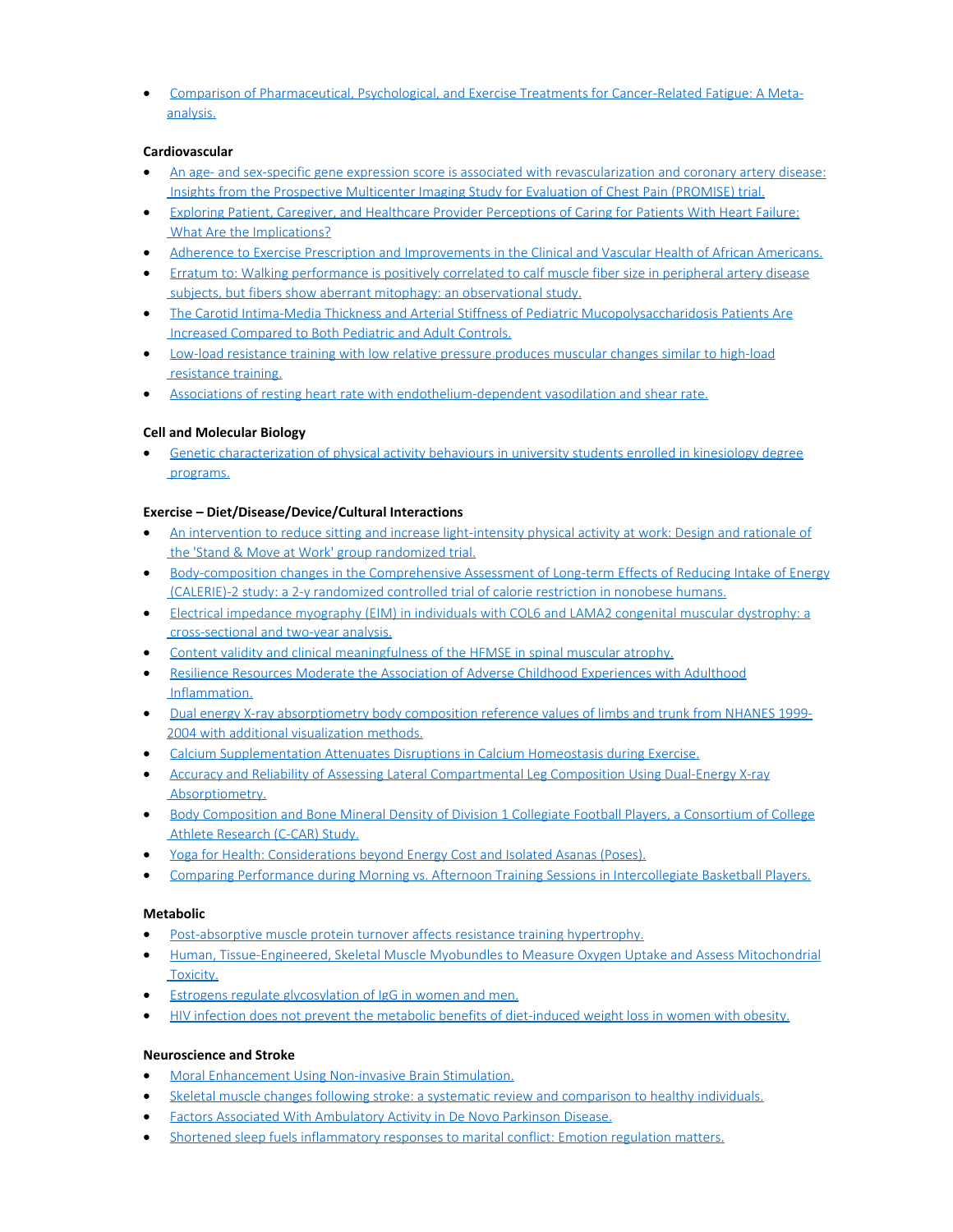- · [Common data elements for clinical research in mitochondrial disease: a National Institute for Neurological](https://www.ncbi.nlm.nih.gov/pubmed/28303425) [Disorders and Stroke project.](https://www.ncbi.nlm.nih.gov/pubmed/28303425)
- · [Physical Activity: A Viable Way to Reduce the Risks of Mild Cognitive Impairment, Alzheimer's Disease, and](https://www.ncbi.nlm.nih.gov/pubmed/28230730) [Vascular Dementia in Older Adults.](https://www.ncbi.nlm.nih.gov/pubmed/28230730)

### **Orthopedic**

- · [Asymmetries Identified in Sit-to-Stand Task Explain Physical Function After Hip Fracture.](https://www.ncbi.nlm.nih.gov/pubmed/28252470)
- · [Weight-loss and exercise for communities with arthritis in North Carolina \(we-can\): design and rationale of a](https://www.ncbi.nlm.nih.gov/pubmed/28228115) [pragmatic, assessor-blinded, randomized controlled trial.](https://www.ncbi.nlm.nih.gov/pubmed/28228115)
- · [Impact of Diet and/or Exercise Intervention on Infrapatellar Fat Pad Morphology: Secondary Analysis from the](https://www.ncbi.nlm.nih.gov/pubmed/28222422) [Intensive Diet and Exercise for Arthritis \(IDEA\) Trial.](https://www.ncbi.nlm.nih.gov/pubmed/28222422)

### **Pediatric**

- [Tracking of gross motor coordination in Portuguese children.](https://www.ncbi.nlm.nih.gov/pubmed/28282742)
- · [Immune Response to Exercise During Growth.](https://www.ncbi.nlm.nih.gov/pubmed/28271813)

### **Additional New Findings**

- · [Physical activity and osteoarthritis: a consensus study to harmonise self-reporting methods of physical activity](http://www.ncbi.nlm.nih.gov/pubmed/28238075) [across international cohorts.](http://www.ncbi.nlm.nih.gov/pubmed/28238075)
- · [The differential effects of prolonged exercise upon executive function and cerebral oxygenation.](http://www.ncbi.nlm.nih.gov/pubmed/28235695)
- · [Neurovascular control during exercise in acute coronary syndrome patients with Gln27Glu polymorphism of β2](http://www.ncbi.nlm.nih.gov/pubmed/28235084) [adrenergic receptor.](http://www.ncbi.nlm.nih.gov/pubmed/28235084)
- · [Physical performance analysis: A new approach to assessing free-living physical activity in musculoskeletal pain](http://www.ncbi.nlm.nih.gov/pubmed/28235039) [and mobility-limited populations.](http://www.ncbi.nlm.nih.gov/pubmed/28235039)
- · [Assessment of laboratory and daily energy expenditure estimates from consumer multi-sensor physical activity](http://www.ncbi.nlm.nih.gov/pubmed/28234979) [monitors.](http://www.ncbi.nlm.nih.gov/pubmed/28234979)
- [Impact of Mild Hypohydration on Muscle Endurance, Power and Strength in Healthy, Active Older Men.](http://www.ncbi.nlm.nih.gov/pubmed/28234715)
- · [A Hydrothermally Processed Maize Starch and its Effects on Blood Glucose Levels During High Intensity Interval](http://www.ncbi.nlm.nih.gov/pubmed/28234714) [Exercise.](http://www.ncbi.nlm.nih.gov/pubmed/28234714)
- · [Vitamin D supplementation improves simvastatin-mediated decline in exercise performance : A randomized,](http://www.ncbi.nlm.nih.gov/pubmed/28233459) [double-blind, placebo-controlled study.](http://www.ncbi.nlm.nih.gov/pubmed/28233459)
- · [Effectiveness of a multicomponent exercise program in the attenuation of frailty in long-term nursing home](http://www.ncbi.nlm.nih.gov/pubmed/28231827) [residents: study protocol for a randomized clinical controlled trial.](http://www.ncbi.nlm.nih.gov/pubmed/28231827)
- · [Dynamics of the RR-interval versus blood pressure relationship at exercise onset in humans.](http://www.ncbi.nlm.nih.gov/pubmed/28238048)
- · [Biochemical responses and physical performance during high-intensity resistance circuit training in hypoxia and](http://www.ncbi.nlm.nih.gov/pubmed/28260202) [normoxia.](http://www.ncbi.nlm.nih.gov/pubmed/28260202)
- [Sedentary patterns, physical activity and health-related physical fitness in youth: a cross-sectional study.](http://www.ncbi.nlm.nih.gov/pubmed/28259140)
- · [Move it or Lose it. Is it Reasonable for Older Adults with Osteoarthritis to Continue to Use Paracetamol in Order](http://www.ncbi.nlm.nih.gov/pubmed/28258536) [to Maintain Physical Activity?](http://www.ncbi.nlm.nih.gov/pubmed/28258536)
- · [Oncology care provider perspectives on exercise promotion in people with cancer: an examination of](http://www.ncbi.nlm.nih.gov/pubmed/28258503) [knowledge, practices, barriers, and facilitators.](http://www.ncbi.nlm.nih.gov/pubmed/28258503)
- · [Effectiveness of a 16-Week Multimodal Exercise Program on Individuals With Dementia: Study Protocol for a](http://www.ncbi.nlm.nih.gov/pubmed/28258048) [Multicenter Randomized Controlled Trial.](http://www.ncbi.nlm.nih.gov/pubmed/28258048)
- [Enhancing Support for Physical Activity in Older Adults: A Public Health Call to Action.](http://www.ncbi.nlm.nih.gov/pubmed/28257410)
- · [Sudden Arrhythmic Death During Exercise: A Post-Mortem Genetic Analysis.](http://www.ncbi.nlm.nih.gov/pubmed/28255936)
- [Prospective associations of exercise and depressive symptoms in older adults: the role of apolipoprotein E4.](http://www.ncbi.nlm.nih.gov/pubmed/28255746)
- · [Acute effects of post-absorptive and postprandial moderate exercise on markers of inflammation in](http://www.ncbi.nlm.nih.gov/pubmed/28255731) [hyperglycemic individuals.](http://www.ncbi.nlm.nih.gov/pubmed/28255731)
- · [Development and Validity of the Rating-of-Fatigue Scale.](http://www.ncbi.nlm.nih.gov/pubmed/28283993)
- · [Physical Activity Guided by Pulse Pressure in Patients with Continuous Flow Left Ventricular Assist Devices: A](http://www.ncbi.nlm.nih.gov/pubmed/28283496) [Pilot Study.](http://www.ncbi.nlm.nih.gov/pubmed/28283496)
- [A single bout of high-intensity interval exercise and work-matched moderate-intensity exercise has minimal](http://www.ncbi.nlm.nih.gov/pubmed/28282751)